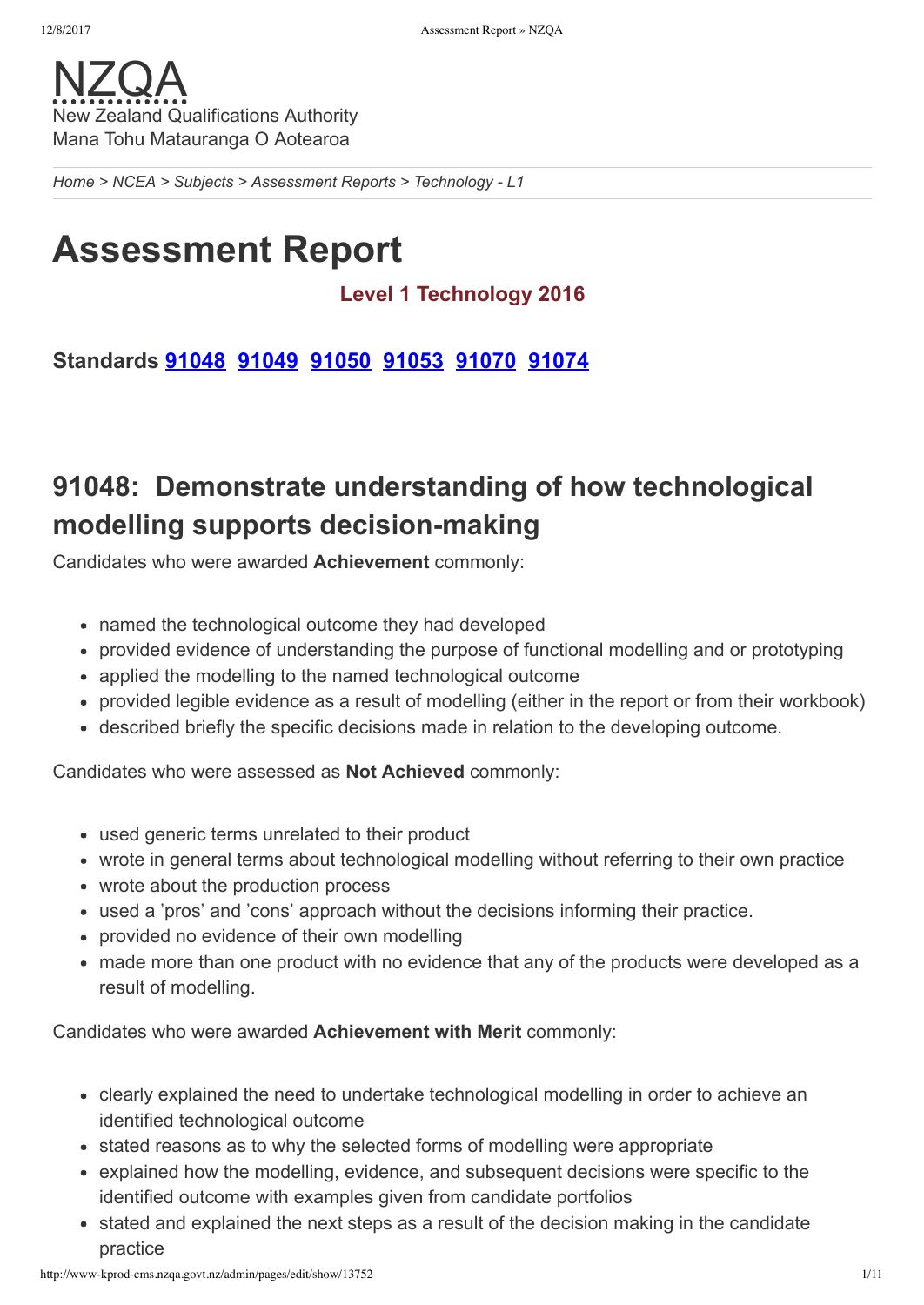#### 12/8/2017 Assessment Report » NZQA

- fully explored the technical feasibility (how to make it happen and how it is happening) of the potential outcome throughout development
- researched and considered the social acceptability (should it be happening in terms of the social and physical environment) of the potential outcome throughout development.

Candidates who were awarded **Achievement with Excellence** commonly:

- provided an in-depth report relevant throughout to a developing outcome
- undertook both functional modelling and prototyping as the outcome developed
- discussed each example of modelling (functional and prototyping) for its relevancy, the need, subsequent evidence and decisions (both positive and negative)
- submitted clear evidence of the modelling and outcome
- discussed the decisions made by the candidate and how the risks were managed as a result of communicating with stakeholders
- considered both technical feasibility and social acceptability throughout their practice to inform decisions based on fitness for purpose in order to meet the brief.

### **Standard-specific comments**

Reports that reflected on candidates own technological modelling of one outcome using specific language associated with the technological area tended to achieve higher grades. In general, there was an improvement in the quality of the modelling, leading to impressive technological outcomes. Most reports were within the 10-page limit.

Where a 'whole class' approach had been taken to undertake modelling, the candidate understanding appeared limited and a generic report was written. Reports written based on a formatted scaffold and/or several outcomes often limited the depth of the report.

It is important to check that any evidence scanned or copied in to a report is legible in order for the candidate to achieve the highest grade possible.

Case studies should be used to inform candidate practice rather than sit as a 'stand alone' exercise.

## **91049: Demonstrate understanding of how materials enable technological products to function**

Candidates who were awarded **Achievement** commonly:

• identified what they were designing and making and highlighted their required specifications, which helped link the chosen material(s) and their performance properties to their project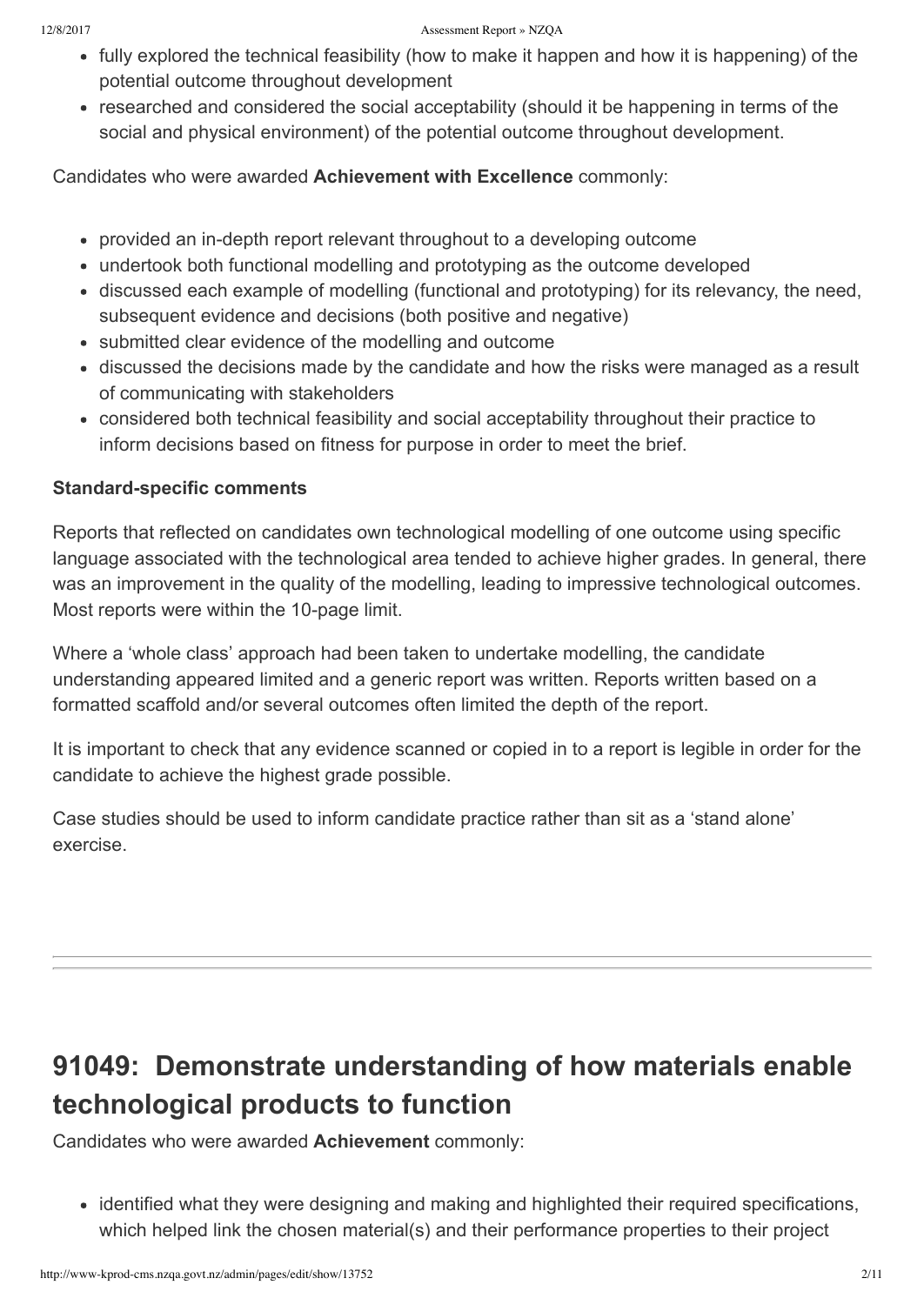- wrote their report around their own technological experience, e.g. related the material being researched to their own project work
- described the composition and structure of at least one material, through either diagrams or written text
- identified the performance properties of at least one of their chosen materials
- described how their chosen material(s) were able to be manipulated because of the composition and structure of the material(s) e.g. plywood can be nailed/screwed close to the edge; cotton is easy to dye
- explained how they manipulated the chosen material(s) to allow their technology product to function, e.g. to stop the mild steel frame from rusting I coated it with paint; to stop the edges of my garment fraying, I overlocked all edges; I sanded all surfaces to get them smooth and then coated them with varnish to protect them
- completed a bibliography
- wrote the report in their own words, demonstrating their understanding of how their chosen material(s) enabled their project to function.

Candidates who were assessed as **Not Achieved** commonly:

- presented information that did not clearly identify either the composition or structure of their chosen material or materials
- presented limited or no evidence describing how composition or structure of their chosen material or materials allowed the material to be manipulated
- presented limited or no evidence explaining how the chosen material or materials were manipulated (worked) to allow their project to function
- misinterpreted what constitutes a material
- focused on a number of materials involved in their project but did not present evidence of describing how the composition and structure allowed the material to be manipulated or explain how a material had been manipulated to allow the project to function.

- presented evidence of interaction between their project specifications, material research and how they link (interact) to each other
- researched two or more materials; however, candidates can gain Merit from only researching one material
- presented evidence explaining how material or materials composition and structure determines the material or materials performance properties, e.g. It depends on how long the length of the cotton fibre is when it's picked … The longer it is the stronger the yarn spun from the cotton; the higher the carbon content the stronger but more brittle it is
- presented evidence explain how the material or materials composition and structure determines the ways the material or materials can be manipulated (worked) e.g. When you cream butter and sugar, it helps with leavening because the sharp edges of the crystals cut air into the fat…; If you cut a piece of wood with the grain, it will be easier because you are not going against the grain; When I used a trimmer, it was much easier going with the grain and didn't burn the wood; … this is because of the way knit stitches allow the fabric to be moved and stretched in all directions. However, because the way the yarns are arranged in my plain weave fabric, there is no room for stretch except for the bias.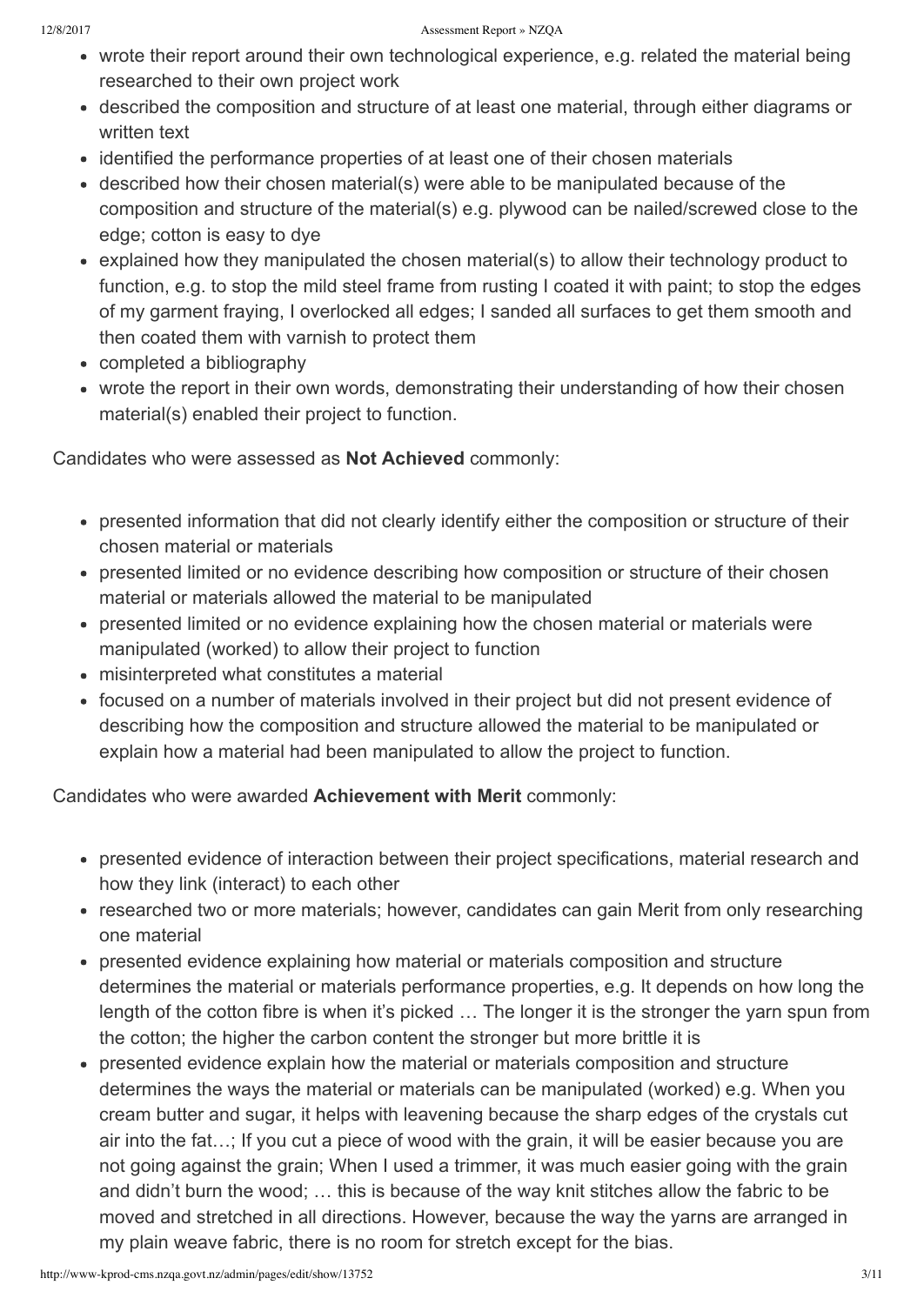Candidates who were awarded **Achievement with Excellence** commonly:

- based their reports on their own experiences through the use of trialling and testing of different materials and communication with experts in the chosen field, whilst developing their own project
- compared and discussed in depth the composition, structure, and performance properties of different types of materials that enabled their project to function in different ways
- concentrated on two to three materials, allowing them to research and write a more in-depth report.

### **Standard-specific comments**

Successful reports used more than one material to offer explanation and demonstrate understanding of material reaction, interaction, and consequence, where one material alone may not have provided the opportunity to provide Merit and Excellence responses.

Some candidates misinterpreted what constitutes a material. This problem was especially prevalent in food contexts. The focus should be on the individual ingredients, e.g. flour, sugar, eggs, etc.

Manipulation of materials is the aspect that is still not well understood. Candidates often described a sequence of procedures based around their project rather than practices and processes that are required as a result of the material's property.

Producing a 10-page report did not guarantee a candidate would obtain a Merit or Excellence grade. Candidates often repeated their information two or three times instead of building on their initial comments with more in-depth explanations of the interaction between their chosen materials, how the composition and structure determined how they could manipulate the material, and how this manipulation allowed the project to function.

The information on how materials are grown, processed, and produced, though useful, often occupied much of a report. This information may have little or no value or relevance to the intention of the report. Successful reports presented researched material that was relevant, accurate, and, where appropriate, reflected local context.

## **91050: Demonstrate understanding of the role of subsystems in technological systems**

Candidates who were awarded **Achievement** commonly:

- selected at least one technological system
- identified at least two subsystems within the technological system
- described the roles of at least two subsystems within a system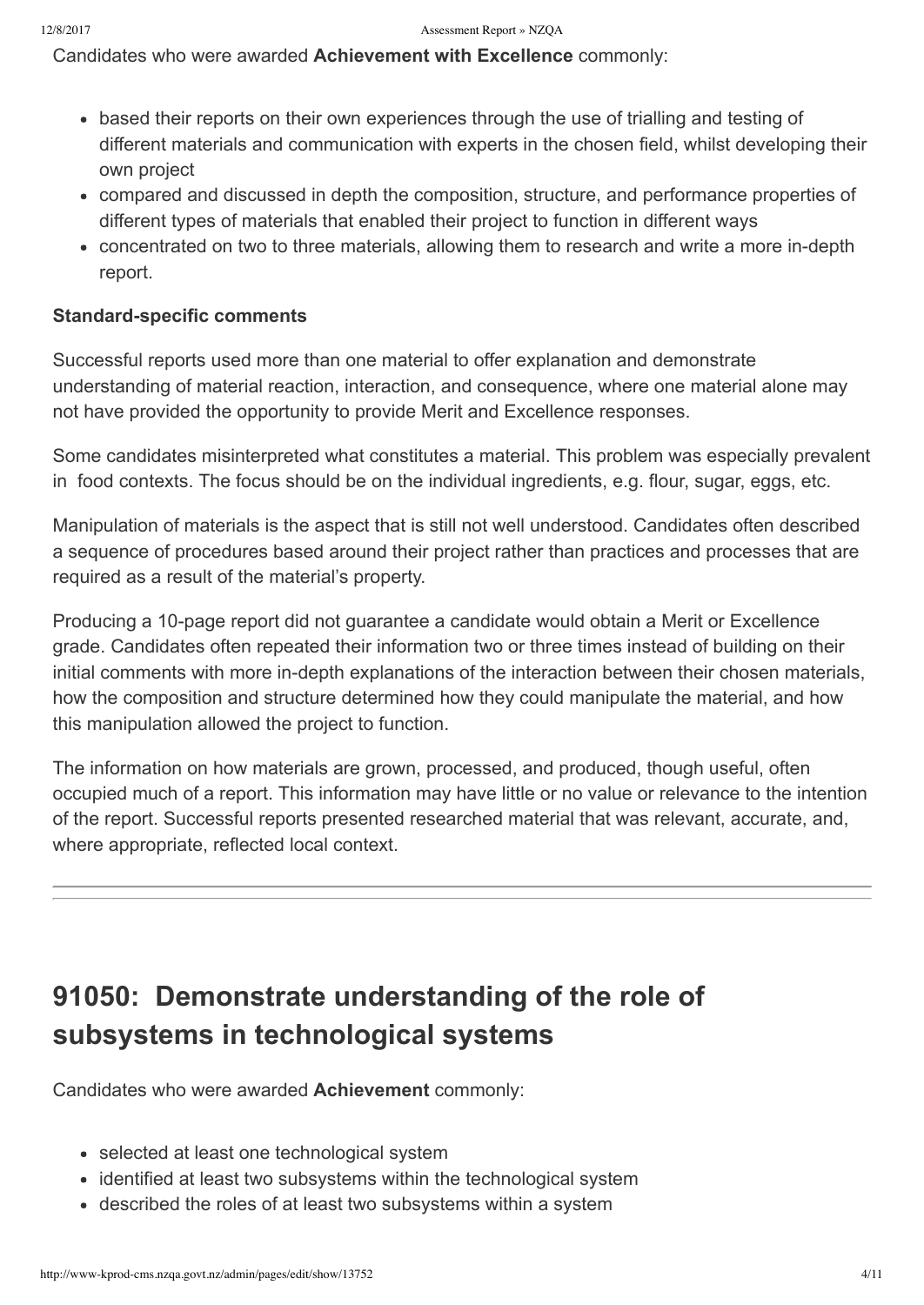- described using accurate technical terms how these subsystems worked together to make the overall system function
- limited their report to simple descriptions of the purposes of the subsystems and did not give detailed or in-depth explanations of the subsystem or its specific function.

Candidates who were assessed as **Not Achieved** commonly:

- misunderstood what a subsystem is referring to components as subsystems, e.g. LEDs and resistors
- submitted lengthy explanations of how their own circuit worked at a component level but did not identify the subsystems within their system
- identified subsystems but did not describe the roles of the subsystems
- did not relate how the various subsystems they described worked together to achieve the objective of the system
- gave inaccurate, vague, or general descriptions of subsystems within a system
- often used incorrect terminology about systems
- described non-technological systems such as biological, managerial, or organisational systems.

Candidates who were awarded **Achievement with Merit** commonly:

- explained how specific control functions were performed between various subsystems in a technological system
- had a correct understanding of feedback and explained how control information was taken from an output subsystem back to an input subsystem to control, adjust, or regulate the behaviour of the system
- explained at least two advantages and two disadvantages of at least one subsystem within the technological system
- included some explanations of design, development, and maintenance but did not extend these with discussion points such as detailed comparisons, contrasting aspects, and/or justifications to lift their grade to an Excellence.

Candidates who were awarded **Achievement with Excellence** commonly:

- discussed both advantages and disadvantages of at least one subsystem within a particular technological system through comparisons or by evaluating specific decisions made by technologists
- discussed all three aspects of design, development, and maintenance decisions made by technologists regarding subsystems and their implications on a particular technological system.

### **Standard-specific comments**

Candidates were required to demonstrate their understanding of the role of subsystems in technological systems. Candidates wrote reports that communicated their understanding often using diagrams or pictures to assist their explanations.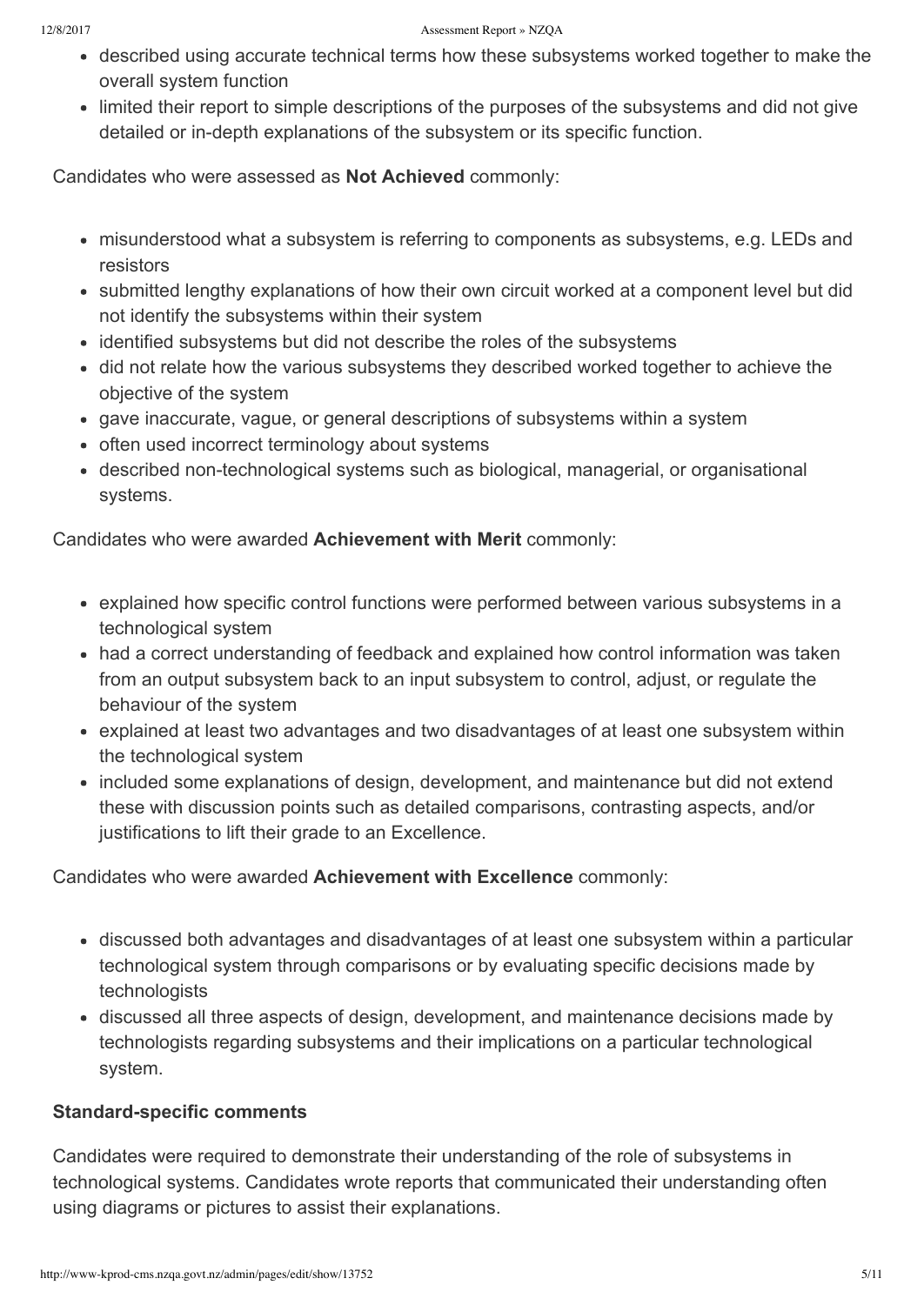#### 12/8/2017 Assessment Report » NZQA

A significant number of candidates addressed only the achieved criteria in their report and did not attempt to explain feedback or control within a technological system. This was particularly evident when students described their own project (e.g. a railway crossing barrier arm) which had no feedback but only control.

A continued issue this year was the significant number of candidates who did not gain Merit or higher grades because they incorrectly referred to looping constructs within their program code as feedback paths in a system.

A number of candidates did not gain Merit or Excellence grades because their explanations of feedback, and in some cases control, were incorrect. Feedback in technological systems does not include how the system gives information about its operation to users of the system; technological feedback is a self-regulating feature of technological systems and occurs without human interaction or intervention.

A number of candidates referred to individual components such as resistors as subsystems within their project; typically, a resistor within a circuit does not provide a function that would relate to its being a subsystem within the system chosen, as typically a resistor operates in conjunction with at least one other component to provide a function. A capacitor, though, might meaningfully be described as a subsystem in terms of its filtering/noise reduction purposes with regard to the overall system.

## **91053: Demonstrate understanding of design elements**

Candidates who were awarded **Achievement** commonly:

- identified and described how design elements had been applied within their own, or others practice and contexts
- identified and described both the subjective and objective considerations within a specified context
- described how the design elements contributed positively and/or negatively to the quality of the design.

Candidates who were assessed as **Not Achieved** commonly:

- interpreted design elements incorrectly showing limited understanding
- provided design element definitions without commenting on how they had been applied within a Technological Outcome
- identified the relevant design elements present within a product but did not describe the effect these elements had on the quality of the specified context.
- submitted large quantities of 'supplied and/or non-referenced information' that the candidate had not processed/personalised or applied to the context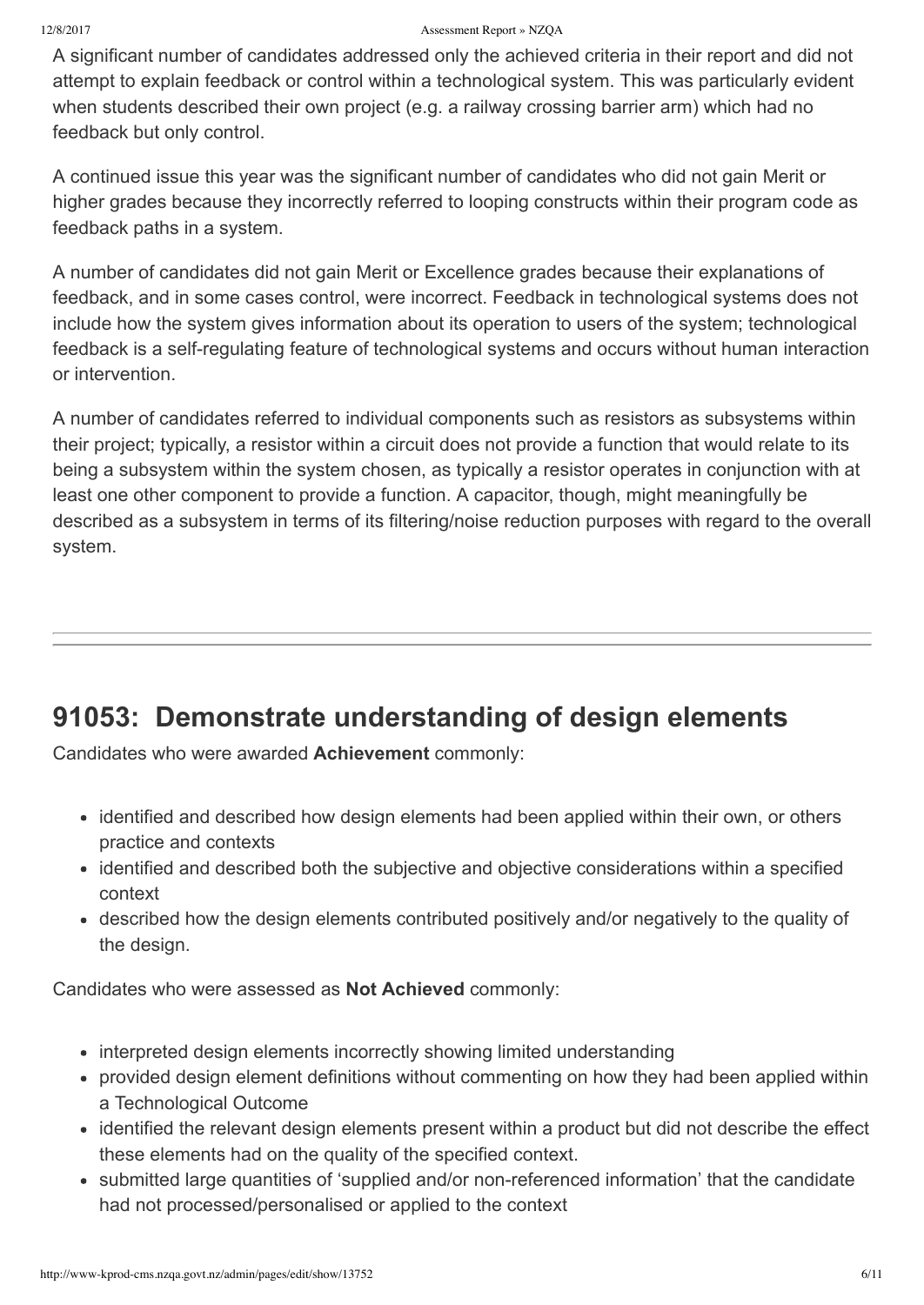- presented evidence that predominantly reflected the evidence requirements of another standard (91072)
- did not provide images.

Candidates who were awarded **Achievement with Merit** commonly:

- identified, described, and explained how design elements had been applied to the Technological Outcome(s) chosen
- compared, contrasted, and evaluated the application of design elements, either within their own practice or the practice of others
- explained how specific elements had been applied to improve the aesthetics and/or function of a product
- reflected on the development of a product and how the application of design elements affected the product
- illustrated the application of design elements throughout the development of their outcome throughout their report.

Candidates who were awarded **Achievement with Excellence** commonly:

- demonstrated independent research, design, and ongoing and reflective analysis within their practice
- compared, contrasted, and evaluated the application of design elements, either within their own practice and/or the Technological Outcomes, and often discussed how the interaction of different design elements impacted on the quality of the design
- placed an emphasis on how the application of design elements affected their own practice and discussed how it affected design decisions.

### **Standard-specific comments**

Candidates were required to demonstrate their understanding of design elements. This involved commenting on where and how design elements have been utilised with a Technological Outcome(s). In addition, students were also required to consider how the application of these design elements has affected the quality of the design.

Candidates who aligned their report to their own Technological Practice were more likely to gain Merit and Excellence grades. They often provided greater levels of explanation that related to how the application of design elements affected a design by commenting on their own design decisions during the development of a product.

Candidates who submitted a report that incorporated evidence for multiple standards often struggled to provide the in-depth evidence needed. This was most prevalent in Digital Technology submissions where 91072 was a focus. Candidates often applied design elements but did not provide sufficient description and/or explanation relating to the impact that the design elements had on the quality of the design (objective/subjective, aesthetics/function).

At the higher levels, students were more likely to place equal emphasis on both the subjective and objective considerations (or aesthetics and function). This enabled many students to comment on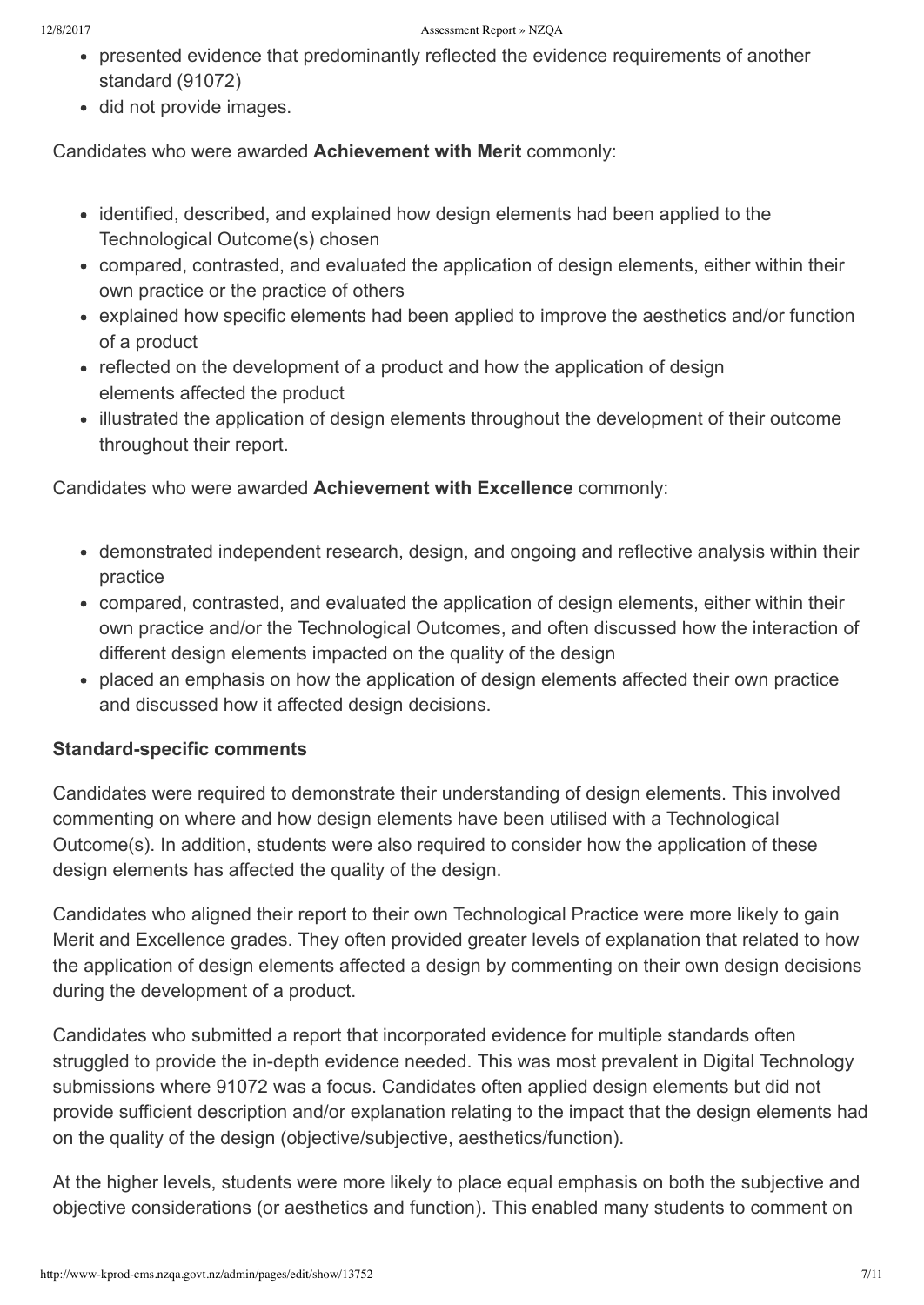how the application of design elements was often a compromise (e.g. By moving this here it improves the design unity but will make manufacture more difficult, therefore I will need to …).

## **91070: Demonstrate understanding of basic concepts of information**

Candidates who were awarded **Achievement** commonly:

- showed some understanding of key features of operating systems and were able to describe two to three features in their own words
- chose two to three software applications they had used during the year and described at least two features of each application
- described clearly their own file management techniques, often with screenshots of their own file/folder structures
- were able to describe how they used file compression and managed threats to data during the course of the year
- showed understanding of at least two ethical issues by describing each issue in relation to the management of information and how it affected their practice when completing digital projects or assessments
- showed limited understanding by writing in third person with little reference to how the features and techniques were applied in their own work
- wrote comprehensively about familiar concepts (such as file management) but did not go into details on others (such as features of operating system or applications).

Candidates who were assessed as **Not Achieved** commonly:

- identified key features of operating system and/or application software but did not describe the features
- explained the general purposes of operating system and application software but did not identify or describe any key features
- gave detailed description of hardware in a computer (CPU, RAM, etc) which is not related to this standard
- had screenshots of their file/folder structure but no explanation of why it was set up in this way or what considerations were given
- gave definition of ethical issues such as copyright and privacy but made no connection with their own practice in these areas
- missed one or more of the four sections (operating system, application software, file management and ethical issues)
- showed little understanding due to copying or paraphrasing from other resources.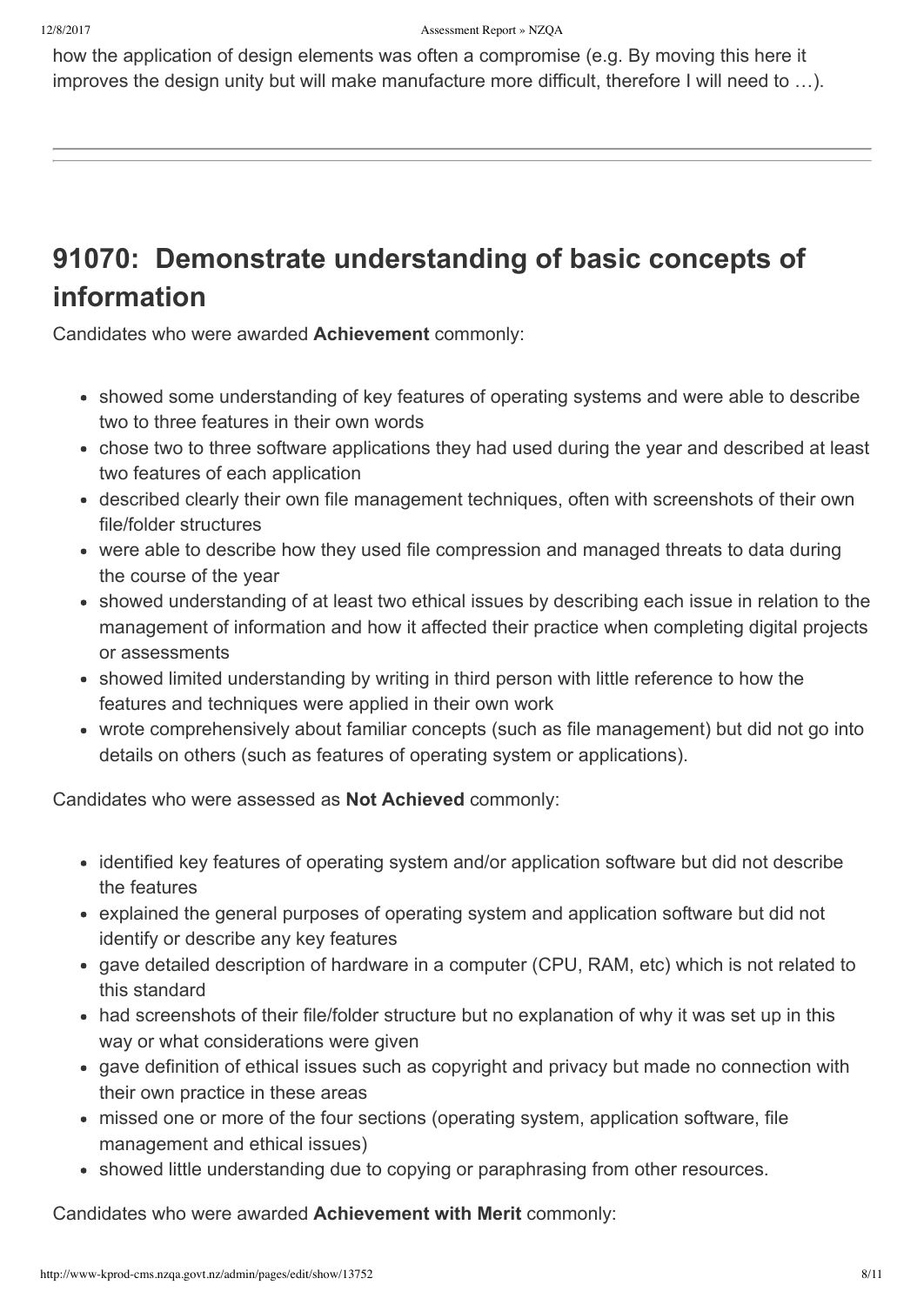#### 12/8/2017 Assessment Report » NZQA

- personalised their report with work they had completed during the year; the report showed evidence of their own practice, backed up by annotated screenshots of their own work
- showed in-depth understanding by explaining the purposes of key features of operating system and application software in their own work in order to achieve the intended outcome
- discussed the importance of file management and why they had chosen the file structure and naming conventions in their school work and/or home files
- had used compression techniques during the year (such as zipping files, compressing images) and were able to describe the use and purpose of compression in their own work
- wrote about a range of threats to data and how to keep their data safe from these threats from personal experience, as opposed to "textbook" answers
- had used a variety of storage devices in their own practice and were able to compare them in terms of what they used each device for and why
- covered the Achievement and Merit requirements well but missed some of the three Excellence criteria.

Candidates who were awarded **Achievement with Excellence** commonly:

- explained how operating system and application software interact in relation to their everyday use of the computer
- had used different application software to complete a task and were able to draw conclusions based on these experiences to justify their choice of application software for a particular task
- had worked with a range of file types and were able to accurately compare and contrast different file types for different purposes; examples were given from their own practice and decisions were justified in terms of why a file type was more suitable in a particular situation
- related the report closely to their own work and practices.

### **Standard-specific comments**

It is not necessary to list or describe the internally assessed standard the candidate has completed during the year.

Students aiming for Merit or Excellence should ensure that their reports are complete and each of the four sections is covered adequately within the 10-page limit. In particular, the file management section involves four concepts: naming conventions, file/folder structuring, file compression, and managing threats to data, plus storage devices for Merit. Naming conventions are more than "use appropriate file/folder names".

Students are expected to describe one operating system only. They are not required to compare operating systems (Mac vs Windows) or describe different types of operating systems (e.g. single user, multi-user, real time, etc).

Some students confuse software features with language features when discussing features of applications like Notepad++, Brackets or Python IDLE. For example, they talked about how the HTML tags or CSS styles helped them create web pages. They should instead describe application features that help them read and write code faster and more accurately, for example, colour coding, line number, or code completion.

Students are not required to list and describe all the file types they have used over the course of the year. File types should be compared based on the need of a task, not described separately with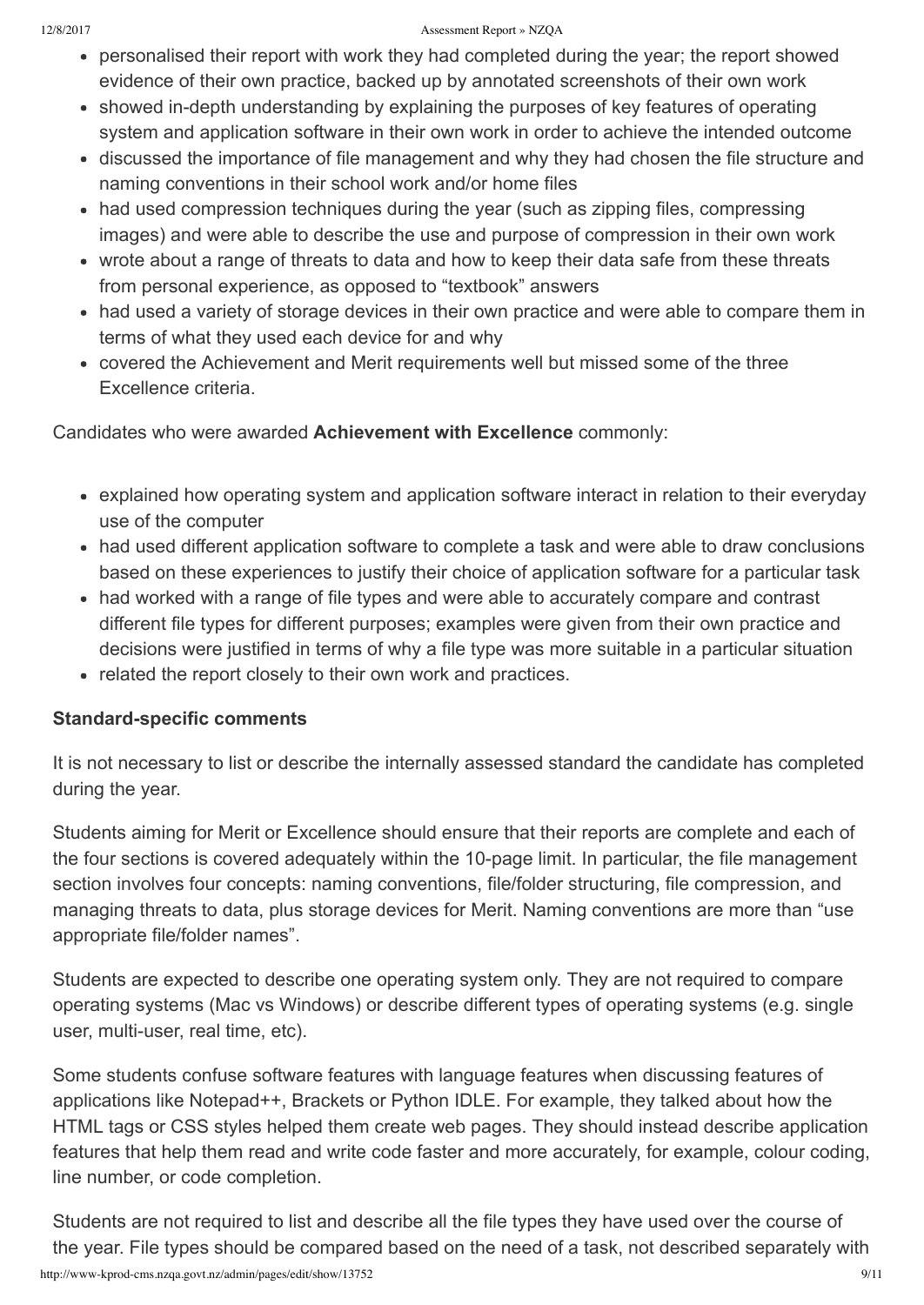no reference to other similar types.

This standard covers a comprehensive range of concepts in Information Management. Many candidates did not achieve with Merit or Excellence because their reports did not cover enough of the required criteria to demonstrate understanding.

Candidates using a template often succeeded. On the other hand, some of these templates included irrelevant content while others did not provide guidance for all required aspects of the standard.

Using very directive templates (such as tables or questions) often restricted student's responses and did not enable them to show in-depth understanding.

## **91074: Demonstrate understanding of basic concepts from computer science**

Candidates who were awarded **Achievement** commonly:

- used their own words and acknowledge sources when appropriate
- described the purpose and key features of an algorithm
- gave one example of the cost of an algorithm
- described the roll of higher and lower level languages and the role of a complier
- described the concept of HCI
- gave an example of Human Computer Interaction with a given device.

Candidates who were assessed as **Not Achieved** commonly:

- did not attempt all three sections
- completed given templates with short answers showing little or no understanding
- copied examples from the CS Field Guide with no evidence they understood the underlying concepts
- did not show understanding of the difference between a higher and lower level language
- did not describe the role of a compiler
- discussed the usability of a given device without showing any understanding of HCI concepts.

- explained the importance of algorithms and gave examples
- explained the cost of an algorithm by comparing two different algorithms for the same task
- used their own programmes for comparisons and provided images with explanation
- showed understanding of the role of higher level, lower level languages and the function of a compiler